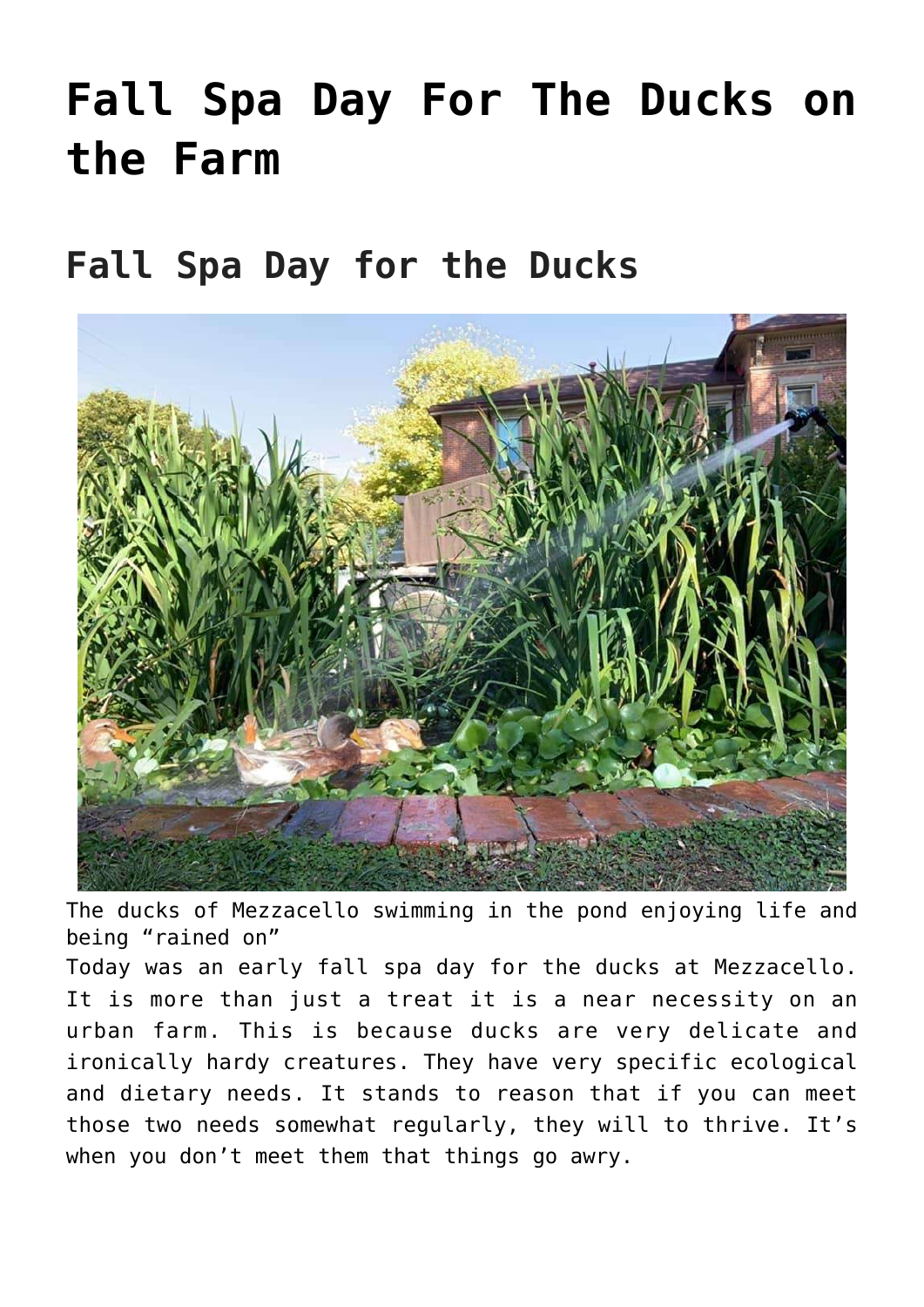## **It's All About the Breed and the Niacin (AKA Vitamin B3)**

The ducks I raise at Mezzacello are a very specific breed of duck. [They are big and gentle](http://mezzacello.org/2019/09/01/ducks-are-garden-ninjas/) and love eating bug pests. They have a lot of benefits and history as well. This breed was developed by a breeder in the early 20th Century. An Austrian Jew who lived in the Saxony region who crossed the Rouen Breed of duck with the Peking Breed of duck to create a new breed.

This new duck became known as the Saxony Breed of duck. But there is one problem and it's a big one. The Saxony's [do not](https://en.wikipedia.org/wiki/Niacin) [deal well without Niacin](https://en.wikipedia.org/wiki/Niacin). All ducks need Niacin, but this cross between two ducks has amplified that fact. Therefore one has to be ready to solve this crisis. But first you have to understand the crisis.

In a perfect world, these ducks would live in the large pastures of the Saxony region. This is good, as they need constant access to ponds, waterplants and specific insects that are high in B3. On an urban farm, like where I live, there isn't a lot of Niacin. So I have had to make adjustments. Like the aforementioned "Fall Spa Day".

#### **Winterizing the Saxony Ducks**

During spring – early fall the ducks and the chickens can forage around the ecologies of Mezzacello for all of the bugs they can gobble up. It's good for the farm, the insect population, and the ducks. Things go south in fall when the bugs go dormant. I cannot let the ducks live in the pond. It is actually against city code. So as a compromise I give them spa time. Time to swim and dive, and munch on all the lovely pond plants (which surprise! are high in niacin) and I even spray them with "rain" from the hose. They love it and it keeps them happy and healthy.

It's also really good for the fish, the plants in the pond and for the biofilter attached to the pond. The aqueous wastes the